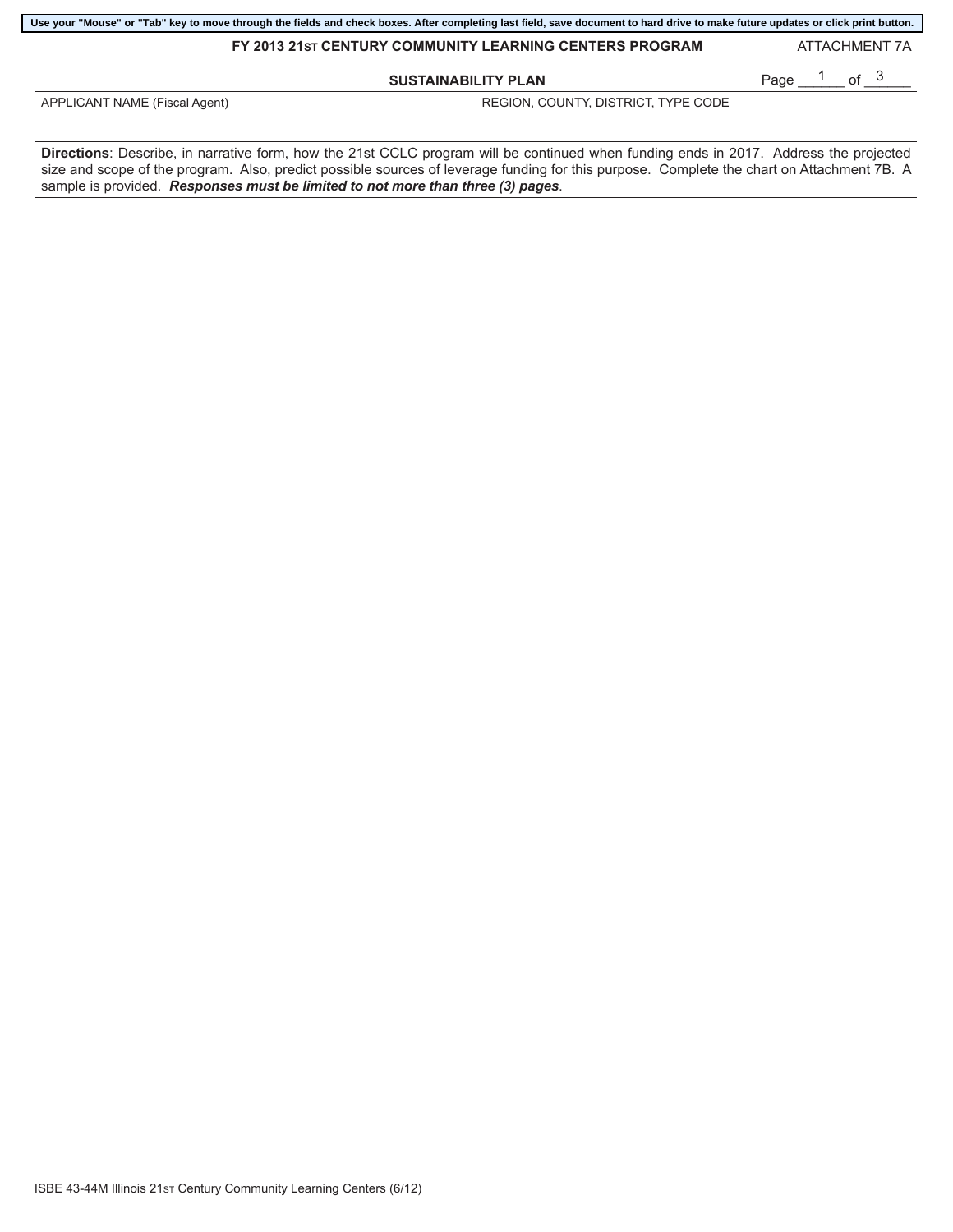## **FY 2013 21ST CENTURY COMMUNITY LEARNING CENTERS PROGRAM**

## **SUSTAINABILITY PLAN**

ATTACHMENT 7A

| <b>SUSTAINABILITY PLAN</b>                                                                                                                   |                                     | Page | იf <sup>კ</sup> |  |
|----------------------------------------------------------------------------------------------------------------------------------------------|-------------------------------------|------|-----------------|--|
| APPLICANT NAME (Fiscal Agent)                                                                                                                | REGION, COUNTY, DISTRICT, TYPE CODE |      |                 |  |
| <b>Directions:</b> Describe, in narrative form, how the 21st CCLC program will be continued when funding ends in 2017. Address the projected |                                     |      |                 |  |

size and scope of the program. Also, predict possible sources of leverage funding for this purpose. Complete the chart on Attachment 7B. A sample is provided. *Responses must be limited to not more than three (3) pages*.